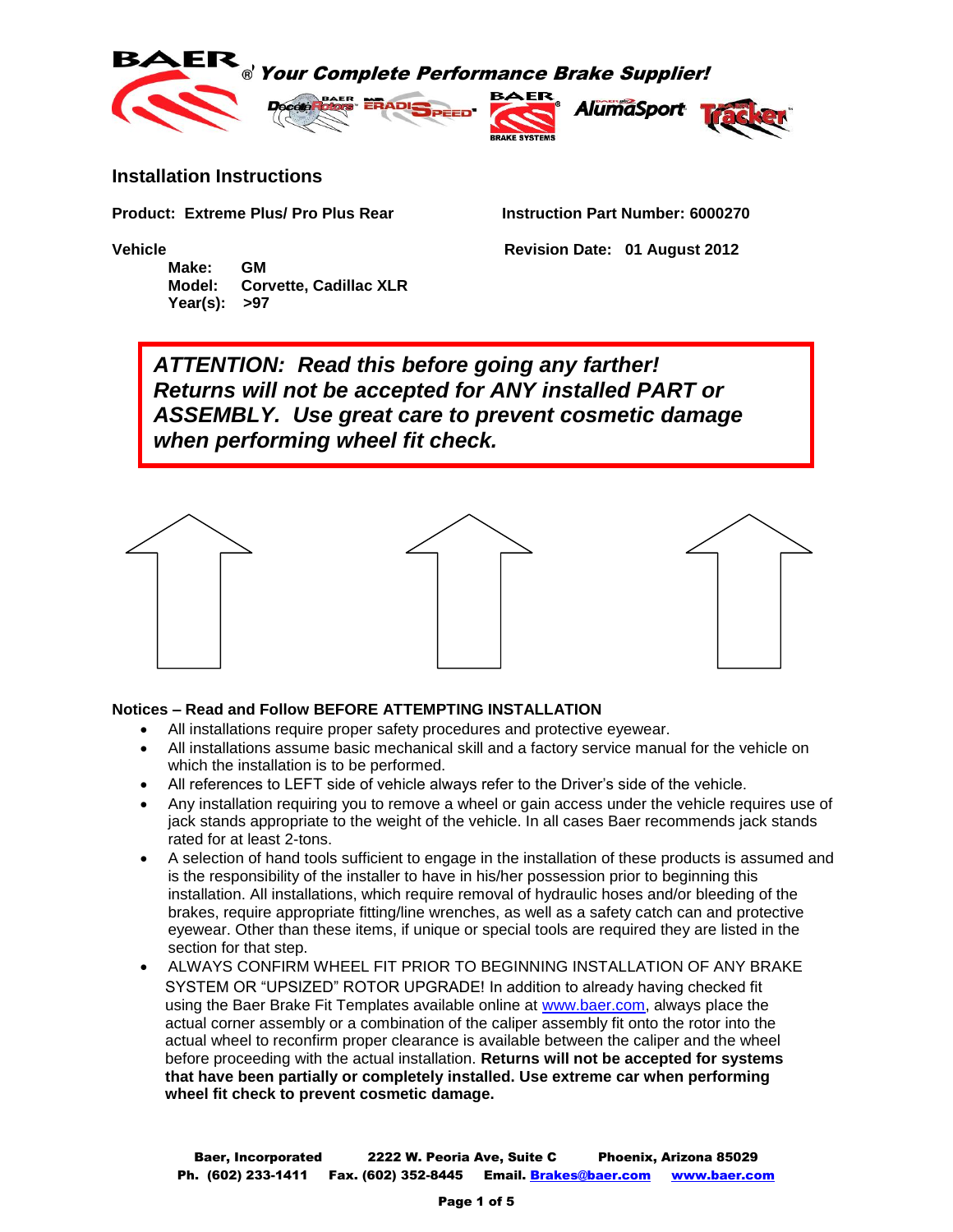## BAER Your Complete Performance Brake Supplier!



 When installing rotors on any Baer Products be sure to follow the direction of rotation indicated on the rotor hat area with either an arrow, or an "L" for left, or an "R" for right, or both. "L" or left, always indicates the driver's side of US spec vehicles. Images shown are "L" left rotors:



- A proper professional wheel alignment is required for any system requiring replacement of the front spindles, or tie rod ends. Follow factory prescribed procedures and specifications unless otherwise indicated.
- At all times stop the installation if anything is unclear, or the parts require force to install. Consult directly with Baer Technical Staff in such instances to confirm details. Please have these instructions, as well as the part number machined on the component that is proving difficult to install, as well as the make, model, and year (date of vehicle production is preferred) of your vehicle available when you call. Baer's Tech Staff is available from 8:30-am to 5-pm Mountain Standard Time (Arizona does not observe Daylight Savings Time) at 602 233-1411 Monday through Friday.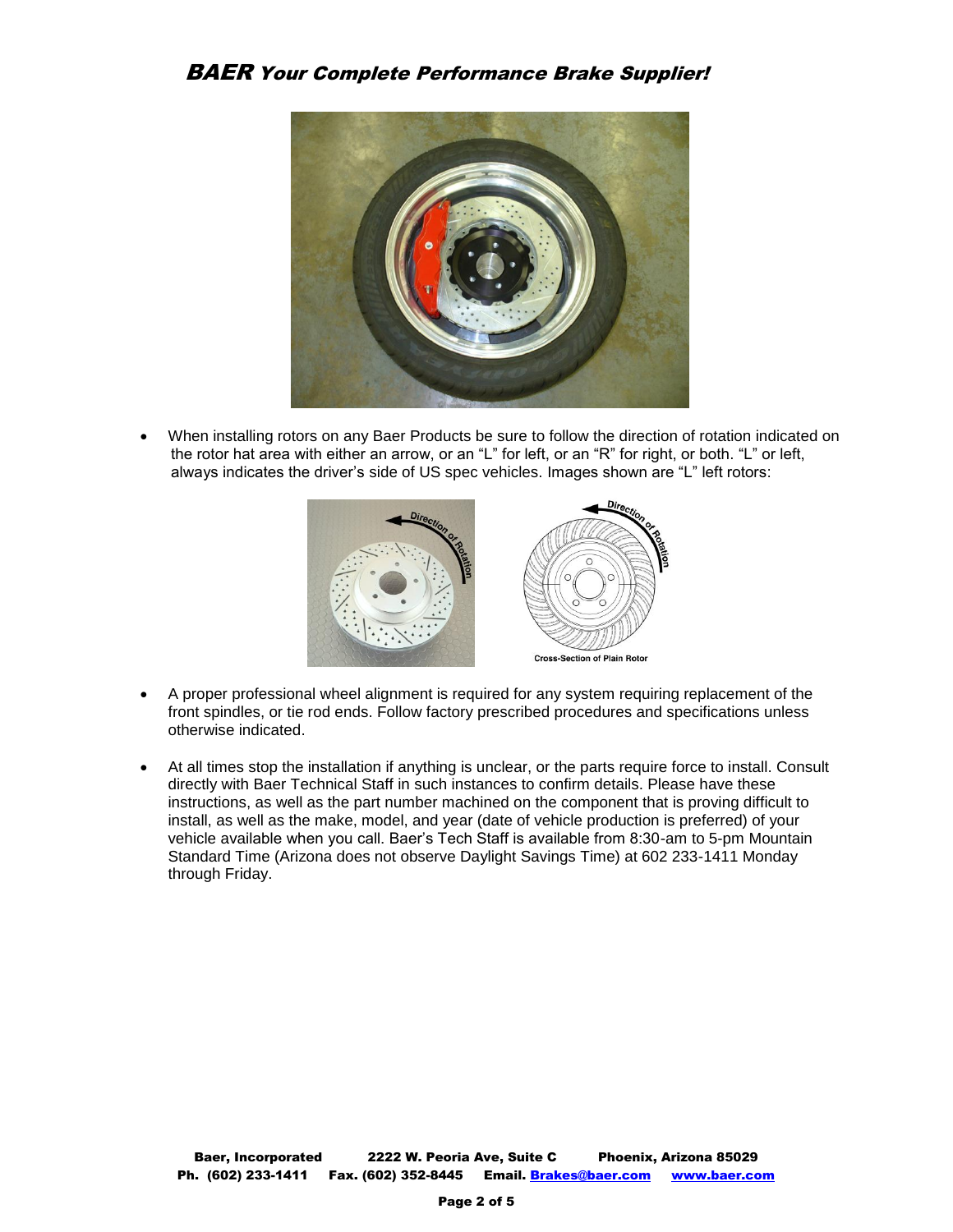# BAER Your Complete Performance Brake Supplier!

# **INSTALLATION:**

- 1. Disconnect the brake hose from the hardline at the frame and cap with supplied vinyl cap. Remove the retainer clip to separate the hose from the frame.
- 2. Remove the OE caliper and rotor from the hub. Clean the hub mounting surface to ensure that the rotor will seat correctly on the hub. See photo 1 for reference:



**Photo 1** 

3. Install the intermediate bracket to the outboard side of the OE caliper mount surface. On some spindles, flash around bolt boss may need to be removed for clearance. See arrow Photo 1. Secure the bracket with the supplied 14mm x 45mm bolts and torque to 110 ft-lbs. See photo 2 on continued page for reference: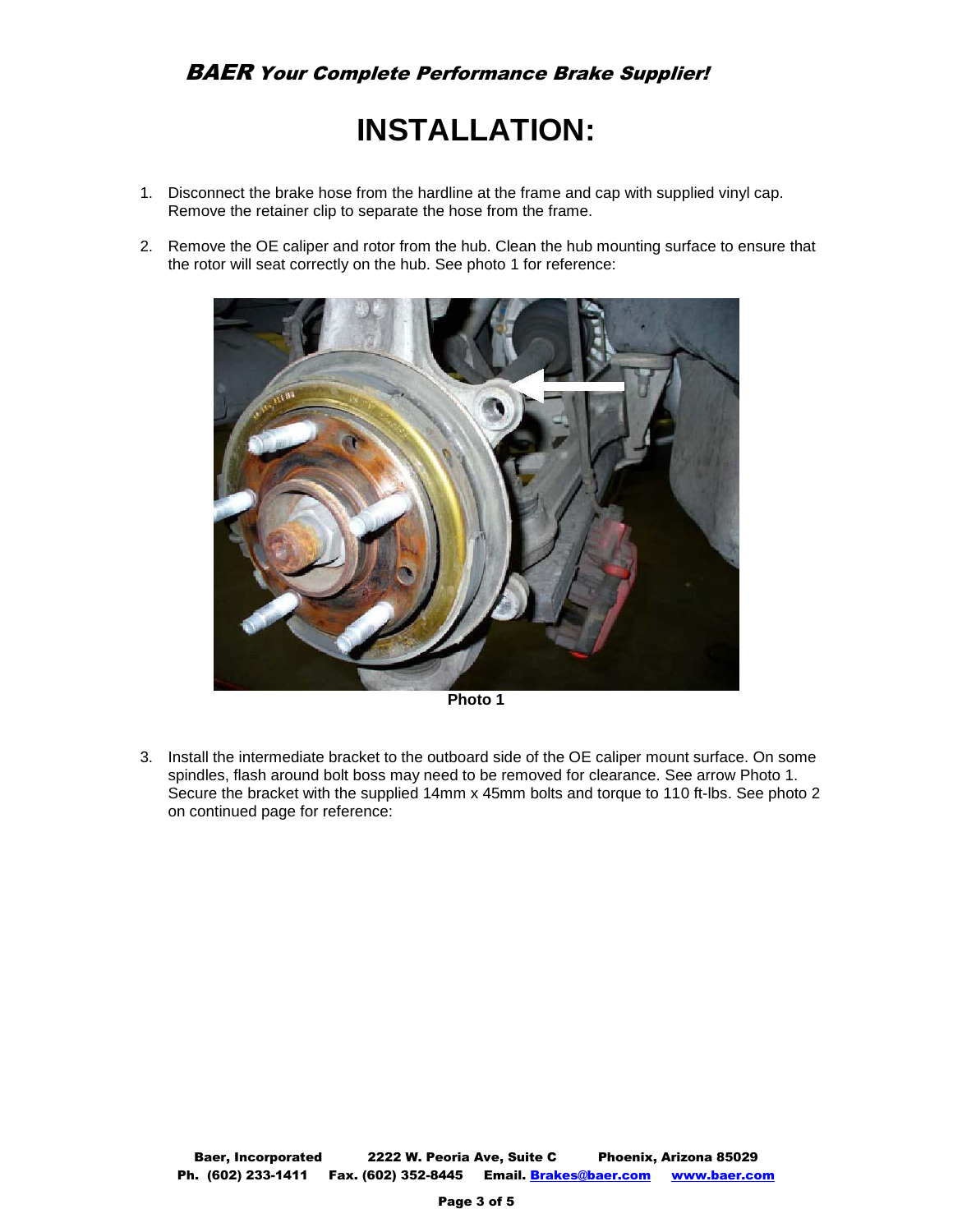

**Photo 2: Pro Plus shown for passenger's side, Extreme Plus will contain studs** 

15" rotor- 0.750" spacer

#### **Extreme Plus:**

Place the proper spacers (see photo 2) on the radial mount studs: 13.5" rotor- no spacer 14" rotor- 0.250" spacer

## **Pro Plus:**  No spacers are required for Pro Plus systems.

- 4. Install the correct side rotor and secure with three lug nuts and washers to prevent scratching the hat surface.
- 5. Check for adequate clearance between the rotor and the lower control arm just outboard of the ball joint. Due to production tolerances on the A-arm, our rotor may contact the lip at the nose. This will usually only happen when the suspension is loaded (normal ride height). A small lip is forged into the control arm and may need to be removed for clearance. Remove the lip about 0.75" from each side of center and recheck for clearance. The photo below as well as the arrows on Photo 2 shows this location:



Baer, Incorporated 2222 W. Peoria Ave, Suite C Phoenix, Arizona 85029 Ph. (602) 233-1411 Fax. (602) 352-8445 Email. Brakes@baer.com www.baer.com